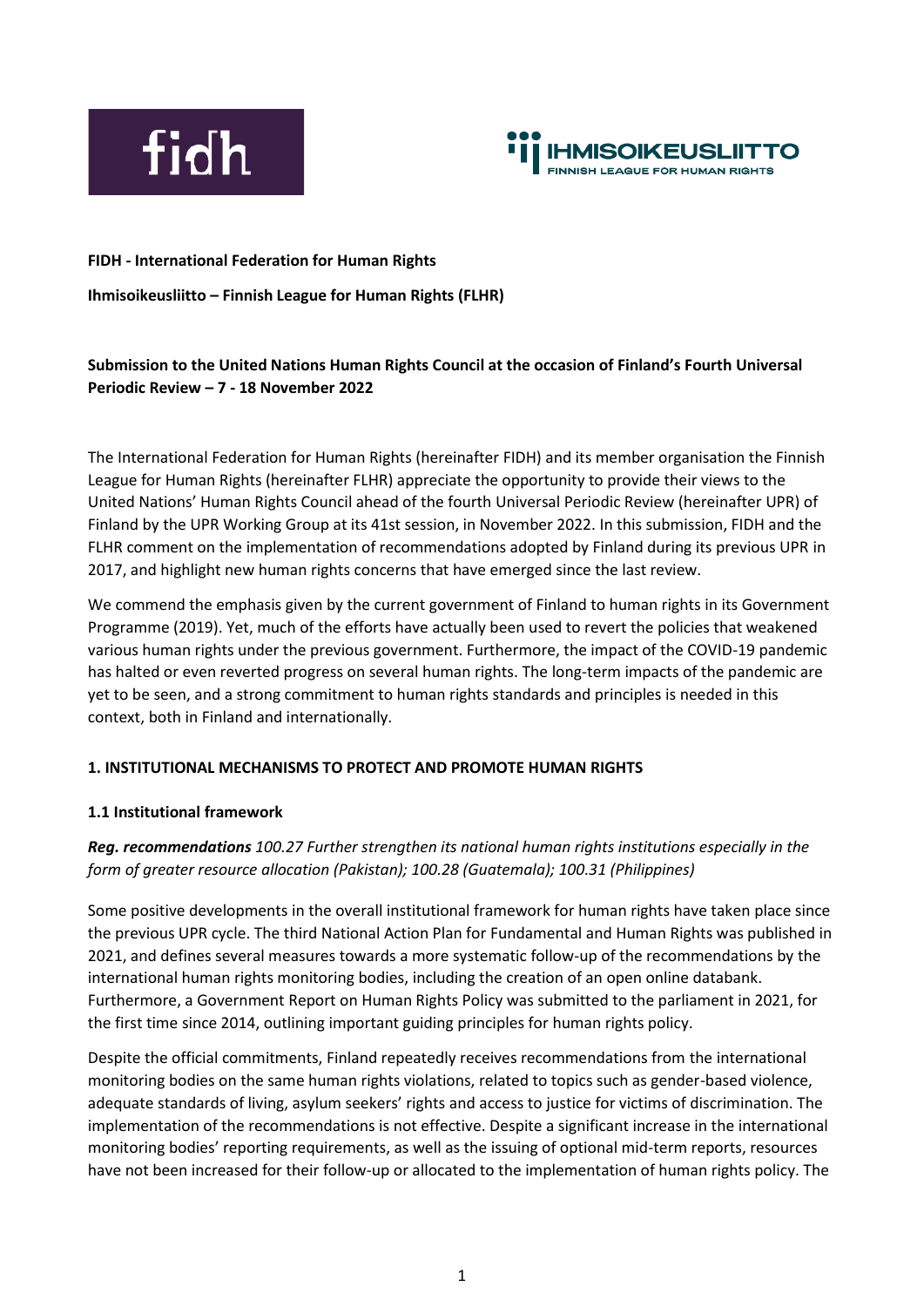level of the financial support to non-governmental organisations focusing on human rights in Finland remains insufficient and inconsistent.

Human rights impact assessment in legislative drafting and decision-making processes as well as budget preparation is unsystematic. Disaggregated data is needed to conduct such evaluations, and resources must be allocated for the purposes of generation of data and development of indicators.

## *Recommendations:*

- *Ensure regular governmental and parliamentary monitoring of the human rights situation in Finland, to follow up on the recommendations and rulings of international monitoring bodies, for example on an annual basis.*
- *Conduct consistent and continuous human rights impact assessment in all legislative and decisionmaking processes, including national budget preparation.*
- *Allocate sufficient human resources with a specific mandate to ensure the implementation of the fundamental and human rights policy, and secure human resources to follow up on international human rights recommendations in all ministries.*
- *Ensure that a fourth National Action Plan for Fundamental and Human Rights is adopted by the next government.*
- *Ensure adequate, long-term core funding for civil society organizations promoting and monitoring human rights within Finland.*

# **1.2 Human rights education and awareness**

*Reg. recommendations 100.33 Sustain and create new platforms for human rights education (Bosnia and Herzegovina); 100.34 (Slovenia); 100.94 (Maldives)*

Human rights education is implemented in an insufficient and incoherent manner in different sectors of society. Even though the importance of human rights education is increasingly recognized, its provision tends to be sporadic and project-based, not systematically integrated into official structures.

Both the Government Programme and the National Action Plan for Fundamental and Human Rights make a commitment to strengthening human rights awareness of public officials engaged in legislative work. However, the scope of the measures as well as the allocated resources remain insufficient. All civil servants and decision-makers need human rights knowledge in order to be able to fulfil their responsibility to respect, promote and fulfil human rights.

The resources of the Human Rights Centre, the government body mandated to promote human rights education, remain insufficient to provide the required capacity building throughout the public sector, despite some increases in funding.

The systematic integration of human rights in the teacher training curricula remains pending. Since 2016, the primary school curriculum includes human rights, but this is not sufficiently incorporated into teacher training.

## *Recommendations:*

● *Secure sufficient resources to provide systematic human rights education to civil servants and decision-makers in all ministries and lower levels of government, including the new regional wellbeing services counties.*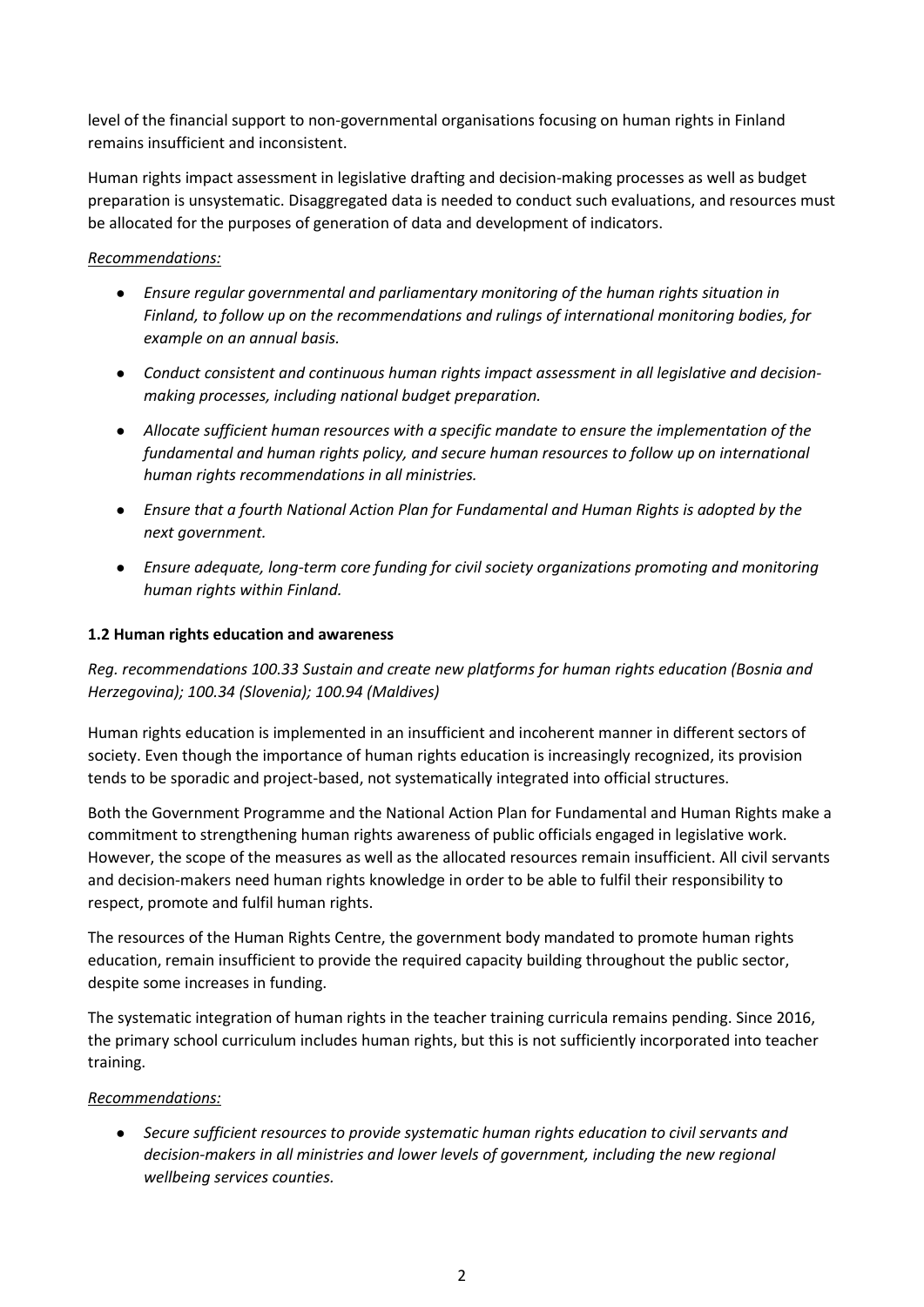● *Reform the teacher training curricula to include more comprehensive and up-to-date human rights education, in line with international and regional standards.*

## **2. NON-DISCRIMINATION**

*Reg. recommendations 100.30 Further assist the efforts carried out by the new Non-Discrimination Ombudsman in providing legal protection and remedies against all forms of discrimination (Indonesia); 100.37 (Azerbaijan); 100.39 (Albania); 100.40 (Bulgaria); 100.41 (Hungary); 100.43 (Slovenia); 100.44 (Montenegro) 100.45 (Albania)*

The Non-Discrimination Act is undergoing reform in order to strengthen access to justice and remedies for victims of discrimination. However, it is likely that significant gaps will remain.

Discrimination in employment is monitored only by the Occupational Safety and Health Administration. The Non-Discrimination Ombudsman and the National Non-Discrimination and Equality Tribunal lack mandates to handle individual cases in the field of employment. This leads to gaps and delays as well as lack of access to remedies for victims. However, both institutions are low-threshold remedies that should be available for victims of discrimination, on an equal basis in all spheres of life.

The Tribunal is not mandated to decide on financial compensation to victims of discrimination, and obtaining compensation requires going through civil procedure. This implies a strict timeframe, lengthy procedures and a cost risk for victims. The Non-Discrimination Ombudsman can take a case to the Tribunal only when an individual victim is identified. Hence, it is not possible to address harassment or other forms of discrimination targeted generally at a group of people based on e.g. ethnicity, religion or sexual orientation.

The Act on Equality between Men and Women requires an intervention by the Ombudsman for Equality in order to take a case to the Tribunal, while there is no such requirement under the Non-Discrimination Act. Having identical processes under both laws would promote access to justice.

In terms of people with disabilities, authorities, education providers, employers and providers of goods and services are required to provide reasonable accommodations as needed. The denial of such accommodations constitutes discrimination under the Non-Discrimination Act. However, the definition of reasonable accommodation has been interpreted so narrowly that it fails to properly reflect the requirements of the Convention on the Rights of Persons with Disabilities (CRPD).

## *Recommendations:*

- *Grant the National Non-Discrimination and Equality Tribunal mandates to intervene in cases of discrimination in employment, and to rule on financial compensation from the perpetrator to the victim.*
- *Grant the Non-Discrimination Ombudsman mandate to intervene in cases of discrimination in employment, and to bring cases to the Tribunal based on harassment or another kind of discrimination towards a group of people, without naming an individual victim.*
- *Allow victims of gender-based discrimination to bring their cases to the Tribunal independently, without an intervention from the Ombudsman for Equality, as is the case for victims of discrimination in the frame of the Non-Discrimination Act.*
- *Modify the definition of reasonable accommodations in the Non-Discrimination Act to ensure compliance with CRPD standards.*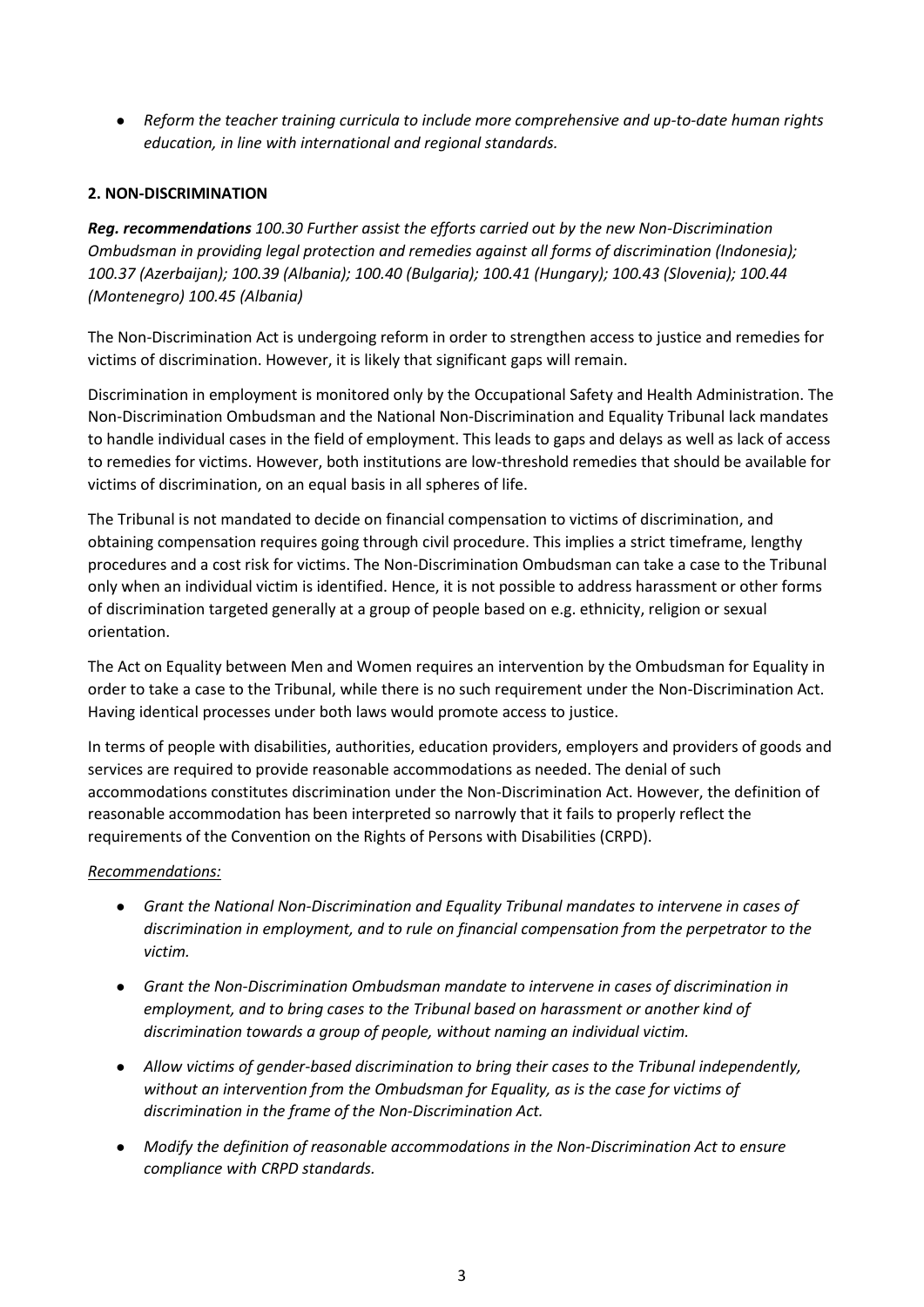### **2.1 Racism and xenophobia, hate crimes**

*Reg. recommendations 100.62. Continue to introduce effective measures to combat all forms of discrimination, hate speech and hate crime, both online and offline, and ensure that such crimes are effectively investigated (Estonia); 100.36 (South Africa); 100.42. (Brazil); 100.55. (Turkey); 100.56. (Uzbekistan); 100.57. (Chile); 100.58. (China); 100.60. (Namibia); 100.61 (Honduras); 100.62 (Estonia); 100.63 (India); 100.66. (Turkey); 100.67. (Angola); 100.68. (Côte d'Ivoire); 100.69. (Italy); 100.71. (Côte d'Ivoire); 100.72. (Cuba); 100.149 (Argentina)*

We welcome the Government's Action Programme for Combating Racism and Promoting Good Relations between Population Groups (2021-2023), and call for its effective implementation, which requires adequate resources. Instead of short-term projects, its implementation must should focus on long-term processes to target structural racism in society. For example, anti-racist training of officials must be structural and continuous and reflect regional standards in the area.

Political discourse concerning minorities has hardened during recent years. Certain politicians and parties use openly racist and discriminatory language in public. The Government must follow the Recommendations of the European Commission against Racism and Intolerance (ECRI) and do more to tackle racism within political parties and to condemn racist and xenophobic speech by public figures.

Hate crime rates have remained high although they have come down from the peak of 2015-2016.<sup>1</sup> Underreporting of hate crimes and hate speech remains an issue, and online hate speech, in particular, is rarely investigated even when it includes threats of violence.<sup>2</sup>

Research shows that both the police and border guards as well as private security guards in cities use illegal ethnic profiling in performing their duties. Several incidents of racist attitudes or behaviour by the police have been reported in the media, and need to be investigated.

We welcome the training of police departments on hate crimes and non-discrimination, but it should be incorporated in a more structural and systematic manner. Human rights elements have been included in the police curricula. Their quality and results need to be regularly evaluated, using good practice from other countries as a benchmark.

## *Recommendations:*

- *Ensure that efforts to combat racism are adequately funded and systematically implemented into existing structures, institutions and policies.*
- *Ensure that law enforcement officials at all levels receive systematic and mandatory training on fundamental and human rights, including anti-discrimination and hate speech/crime, and that the content and quality of such training is regularly reviewed.*
- *Ensure effective and prompt investigation and prosecution of hate crime, and review existing legislation concerning hate crime, to ensure compliance with international standards.*
- *Ensure that hate speech and racist and xenophobic discourse, including by public figures, is addressed and firmly condemned by the authorities.*

## **2.2 The rights of transgender and intersex persons**

*Reg. recommendations 100.44 Ensure implementation of comprehensive legislative reform that guarantees the same level of protection for all grounds of discrimination, in particular discrimination on the grounds of sexual orientation and gender identity (Montenegro); 100.45 (Albania); 100.46 (Mexico);*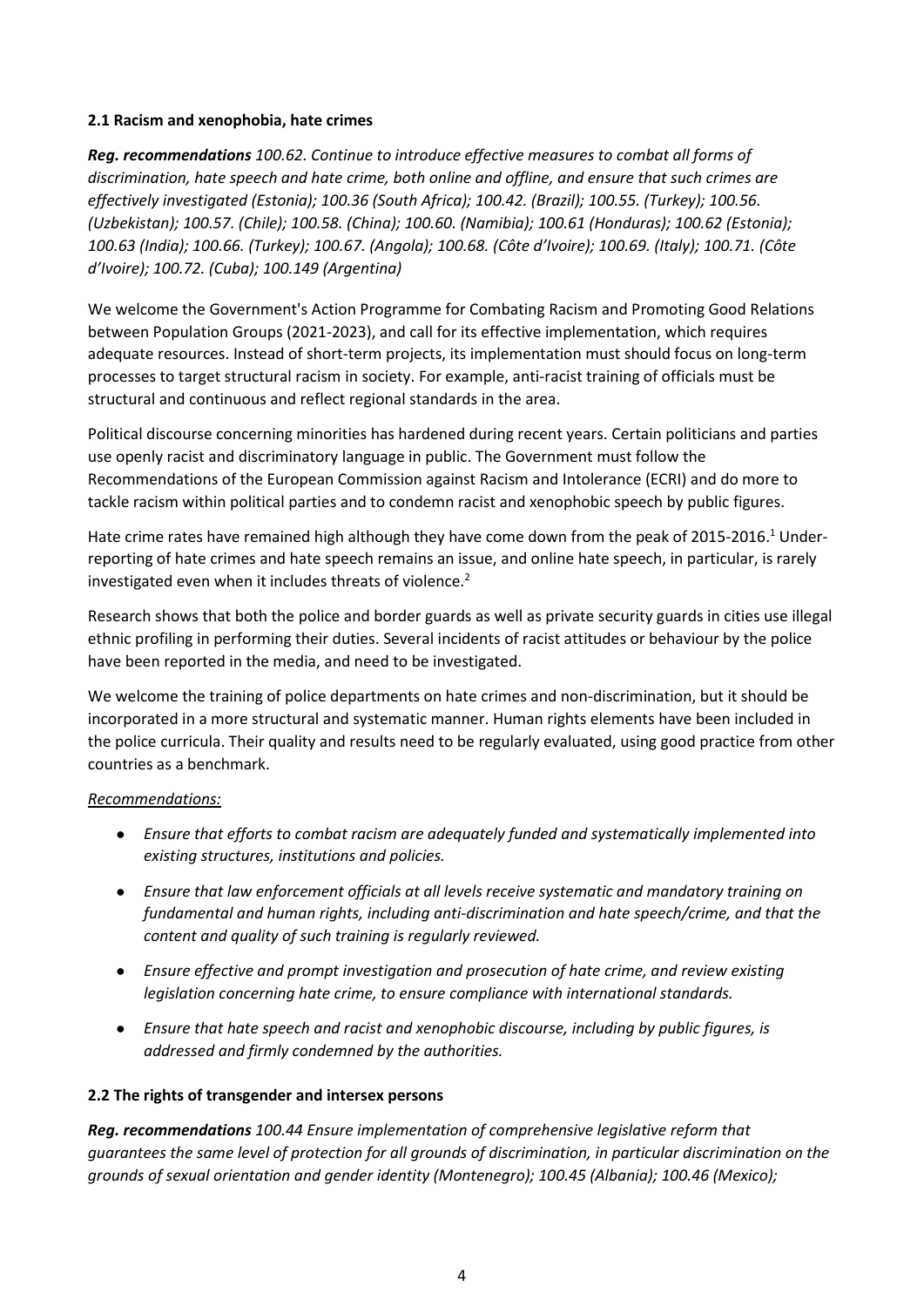# *100.47 (Netherlands); 100.48 (Portugal); 100.49 (Spain); 100.50 (Sweden); 100.51 (Australia); 100.52 (Canada); 100.53 (Ireland)*

The Government has launched a reform of the Trans Act. According to the Government Programme, selfdetermination will be the base for legal gender recognition, which is a long-awaited change. Yet, the reform should not be limited to persons over 18 years of age.

Intersex children are exposed to non-consensual, not medically necessary interventions on their sex characteristics. Such interventions violate the child's right to self-determination, physical integrity and bodily autonomy. The Government Programme pledges to stop this kind of interventions. However, this reform still remains to be initiated.

### *Recommendations:*

- *Reform the Trans Act in a way that provides quick, transparent and accessible legal gender recognition based on self-determination, including to minors.*
- *Legislate to guarantee intersex children's right to self-determination, physical integrity and bodily autonomy. Ban unnecessary and non-consensual genital normalising surgery and other nonconsensual, not medically necessary interventions on (intersex) children's sex characteristics.*

## **2.3 Rights of the Finnish Roma**

*Reg. recommendations 100.139 Establish and promote culturally sensitive initiatives to provide services for minority groups such as Roma and Sami and for migrants and refugees (Maldives); 100.141 (Peru); 100.142 (Timor-Leste)*

Discrimination of Roma people is widespread in Finland. In 2021, it was revealed that the Helsinki police had kept a register of persons of Roma origin at least during 2013-15, which the Non-Discrimination Ombudsman stated may constitute illegal ethnic profiling.<sup>3</sup>

We welcome the Government's plan to establish a third National Plan for the Roma Minority for the years 2023-2030.

## *Recommendation:*

- *Carry out an independent investigation into the lawfulness of the register of persons of Roma origin and ensure its follow-up.*
- *Adopt and promptly implement a Third National Plan for the Roma minority with a focus on human rights. Ensure adequate resources for the implementation of the plan.*

## **2.4 Rights of the Sami indigenous peoples**

*Reg. recommendations 100.3 Promptly ratify the International Convention on the Protection of the Rights of All Migrant Workers and Members of Their Families and the ILO Indigenous and Tribal Peoples Convention, 1989 (No. 169) (Guatemala); 100.14 (No. 169) (Mexico); 100.15 (Norway); 100.16 (Peru); 100.139 (Maldives); 100.143 (Guatemala)*

The right of the Sami to free, prior and informed consent (FPIC) has been reiterated in several government documents and legislation, but has not been lived up to in all relevant legislative and other procedures. Finland still has not ratified the ILO169 Convention on Indigenous and Tribal Peoples´ Rights.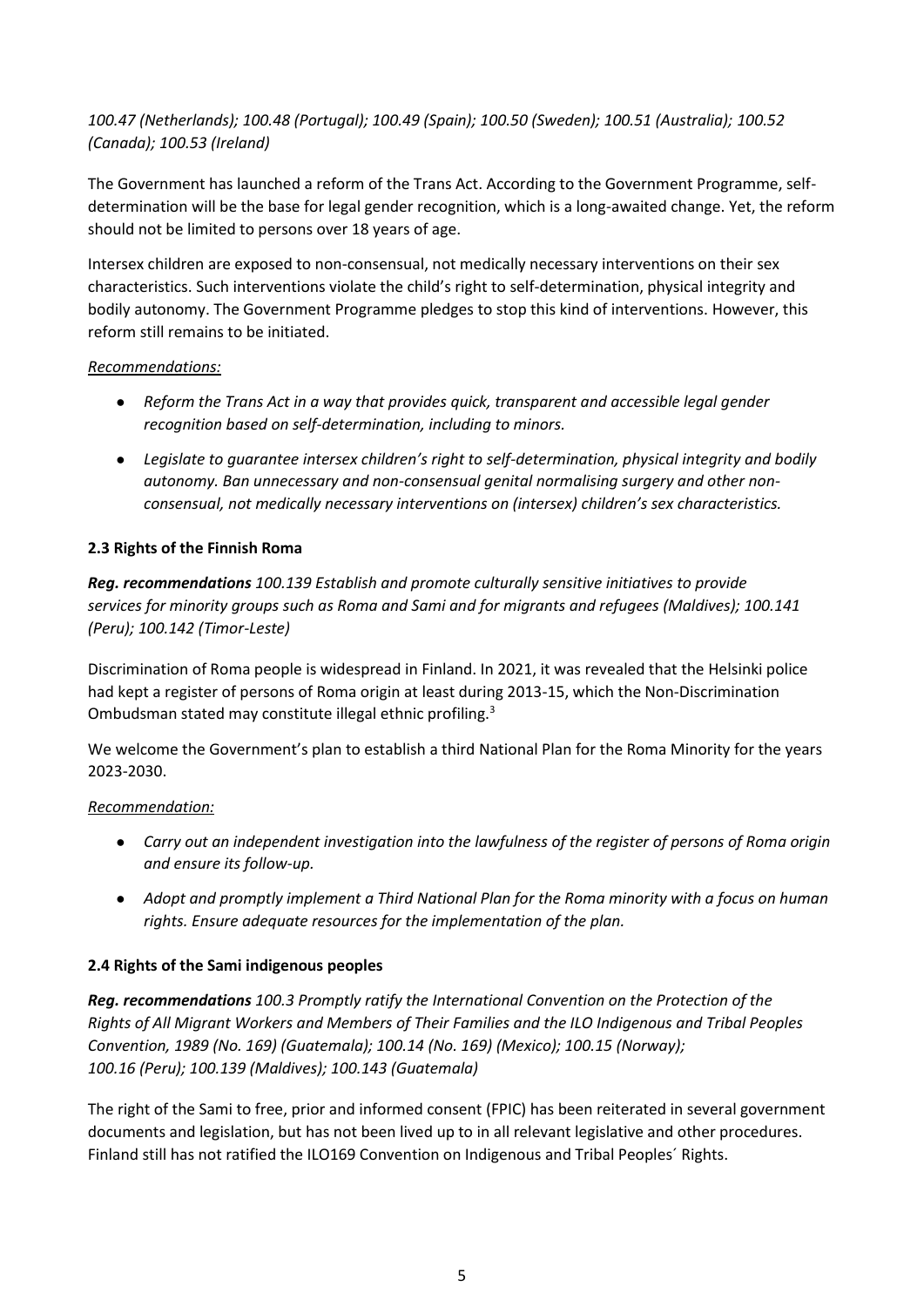A reform of the Sami Parliament Act was prepared by a working group in 2021. The reform must be taken forward in a form that implements the two rulings by the UN Human Rights Committee (2019) on the selfdetermination of the Sami, and strengthens the Sami people's right to self-determination also regarding the FPIC principle.

Positive developments since the previous UPR cycle include a guideline memorandum jointly drafted by the Ministry of Justice and the Sami Parliament, regarding negotiations between public authorities and the Sami Parliament, adopted in 2017. The memorandum emphasises the need to engage in genuine negotiations in a timely manner. Furthermore, the Government has initiated a Truth and Reconciliation Process between the state and the Sami. An independent commission has been established to plan and implement the process.

Education and services in the three Sami languages are scarce. The situation is relatively better within the Sami homeland, but the majority of the Sami population live in other areas. More resources should be targeted at securing the cultural and linguistic rights of the Sami both within and outside of the Sami homeland.

# *Recommendations:*

- *Urgently reform the Sami Parliament Act to implement the two rulings by the UN Human Rights Committee (2019).*
- *Strengthen the application of the principle of free, prior and informed consent in all legislation concerning the rights of the Sami.*
- *Ratify the ILO Convention 169 on indigenous people's rights.*
- *Ensure the implementation of the linguistic and cultural rights of the Sami, including by providing education and early education, and health and social services in the Sami languages, also for people with disabilities and elderly people, within the Sami homeland as well as outside of it.*
- *Secure financial and other means for continued psychosocial support for Sami people during and after the Truth and Reconciliation process.*

## **3. GENDER-BASED VIOLENCE**

*Reg. recommendations 100.23 Continue strengthening national laws on offences related to violence against women and girls (Botswana); 100.100 (Lithuania); 100.101 (Rep. of Moldova); 100.102 (Spain); 100.103 (China); 100.104 (Georgia); 100.105 (Iceland); 100.106 (Iraq); 100.107. (Iceland); 100.108 (Islamic Rep. of Iran); 100.112. (Republic of Moldova); 100.114 (France); 100.115. (Germany); 100.116 (India); 100.118 (Netherlands); 100.121 (Canada); 100.122. (Estonia); 100.123. (Libya)*

Regarding gender-based violence (GBV), we welcome various important developments in national measures, including the establishment of sexual violence centres, the increase in shelters' reception capacity, the enactment of an Action Plan for Combating Violence against Women (2020–23), an Action Plan against Trafficking in Human Beings (2021-23), an Action Plan for the Istanbul Convention (2022-25), a bill to reform the legislation on sex crimes and the establishment of an independent national rapporteur on gender-based violence. Despite the improvements, serious shortages persist.

In this statement, we focus on the forms of violence that fall under our own area of expertise, the so-called honour-based violence (HBV) and female genital mutilation (GBV). On a general level, however, it can be noted that the number of shelters, although increased, remains clearly below the recommendation by the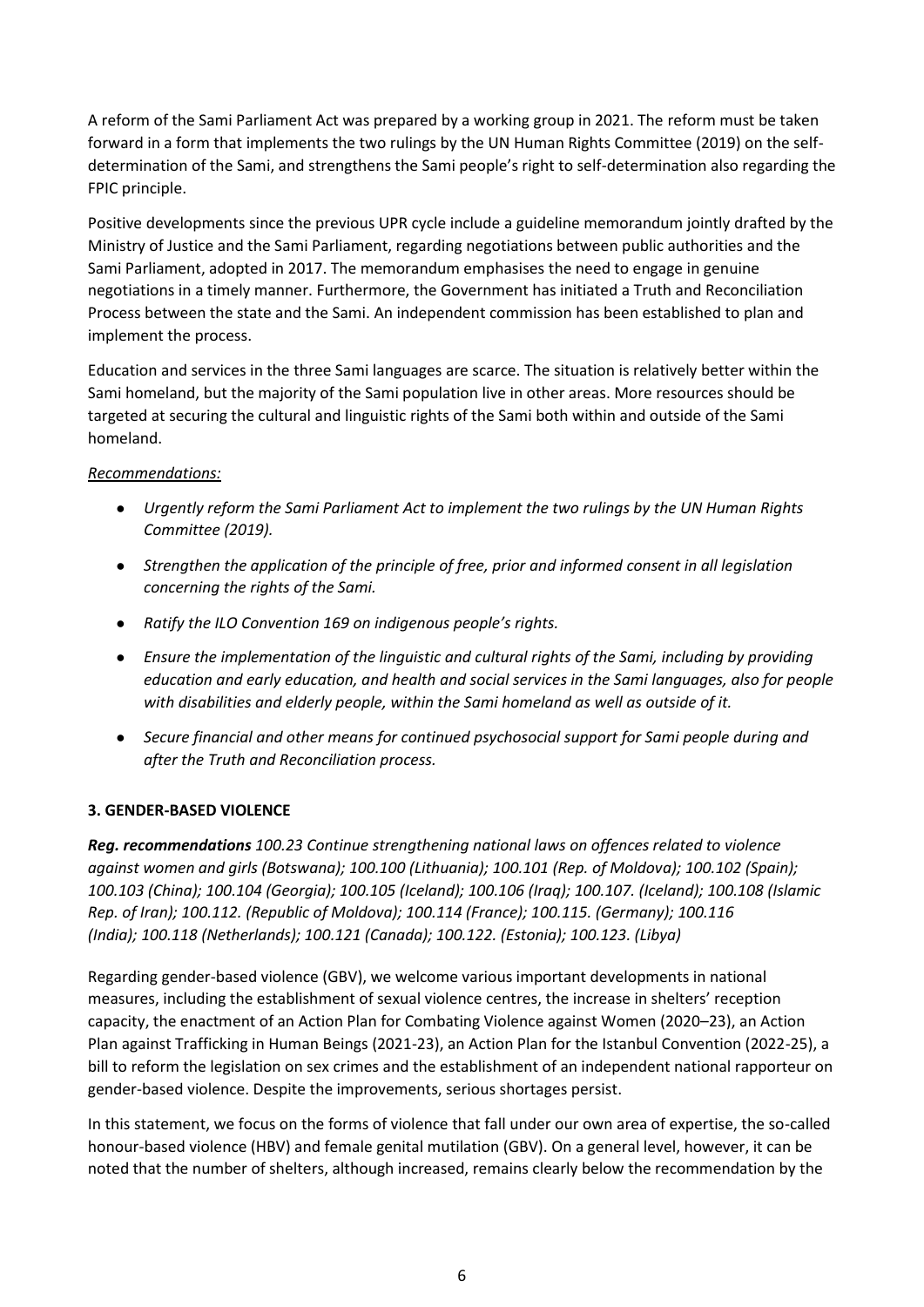Council of Europe and important regional differences exist. The situation is worrying, for example, in Northern Finland, including the Sámi Homeland. Moreover, the consequences of the COVID-19 pandemic on GBV remain to be seen, but according to a recent study<sup>4</sup>, social distancing seems to have enabled different ways of coercive control at home, deteriorating access to shelters, especially for women with immigrant background.

# **3.1 Honour-based violence**

Women and girls with migrant backgrounds are at heightened risk of experiencing HBV and being subjected to forced marriage and FGM. According to a study conducted by FLHR in 2016 professionals such as teachers, police and social workers have little knowledge of the phenomenon and lack clear guidelines for providing support to the victims.<sup>5</sup> More research on HVB is needed, and statistics must be gathered to understand the real prevalence of the phenomenon in Finland.

Improvements in recent years include increased training for public officers and professionals, and the strengthening of national coordination at the National Institute for Health and Welfare. HBV is specifically mentioned in the Government's Action Plan for Gender Equality (2020–23), which specifies concrete objectives and measures to eliminate gender-based discrimination, including by providing training for officials and professionals. In addition, the Action Plan on the Prevention of Violence against Children (2020-25) contains various measures to prevent HBV.

In 2021, the first recognized case of so-called 'honour killing' took place in Finland. The particular case showed that professionals and the judicial system do not recognize the risks of HBV, and the victim's rights are not protected. In order to ensure that victims of HBV and forced marriage get the protection and support they are entitled to, more training for authorities is necessary. However, training as well as support to victims is currently mainly provided by CSOs.

In addition, HBV and FGM must be more systematically taken into consideration as grounds for asylum as currently the risk is not always recognized during the asylum procedure.

On a positive note, granting dispensations for under-aged persons to marry was abolished in 2019. However, additional legislative change is needed to comply with the Istanbul Convention, according to which forced marriages need to be criminalized and made voidable, annulled or dissolved. Currently, forced marriages can only be dissolved through divorce.

Forced marriage can currently be punishable as trafficking or aggravated trafficking in human beings, or as coercion. Current legislation is not applicable to all cases of forced marriage, which is why criminalizing forced marriage (including legally invalid marriages) is essential. The need for criminalization is currently under assessment and, simultaneously, a government bill on dissolving forced marriage is being discussed in the parliament. However, the memos and proposals under discussion seem to fail to recognize the variety of forced marriages, and the rights of the victims are not fully guaranteed.

## **3.2 Female genital mutilation**

In 2019, the Ministry of Social Affairs and Health published a second Action Plan for the Prevention of FGM. Among its main objectives is to ensure sufficient training, instructions and clinical pathways to prevent FGM, and to offer care for the survivors. The National Institute for Health and Welfare has taken a more active role in the national coordination of measures against FGM, with increased human and financial resources. In addition, data collection as well as estimations on the prevalence and risk have increased. Yet, the impacts of these developments remain to be seen.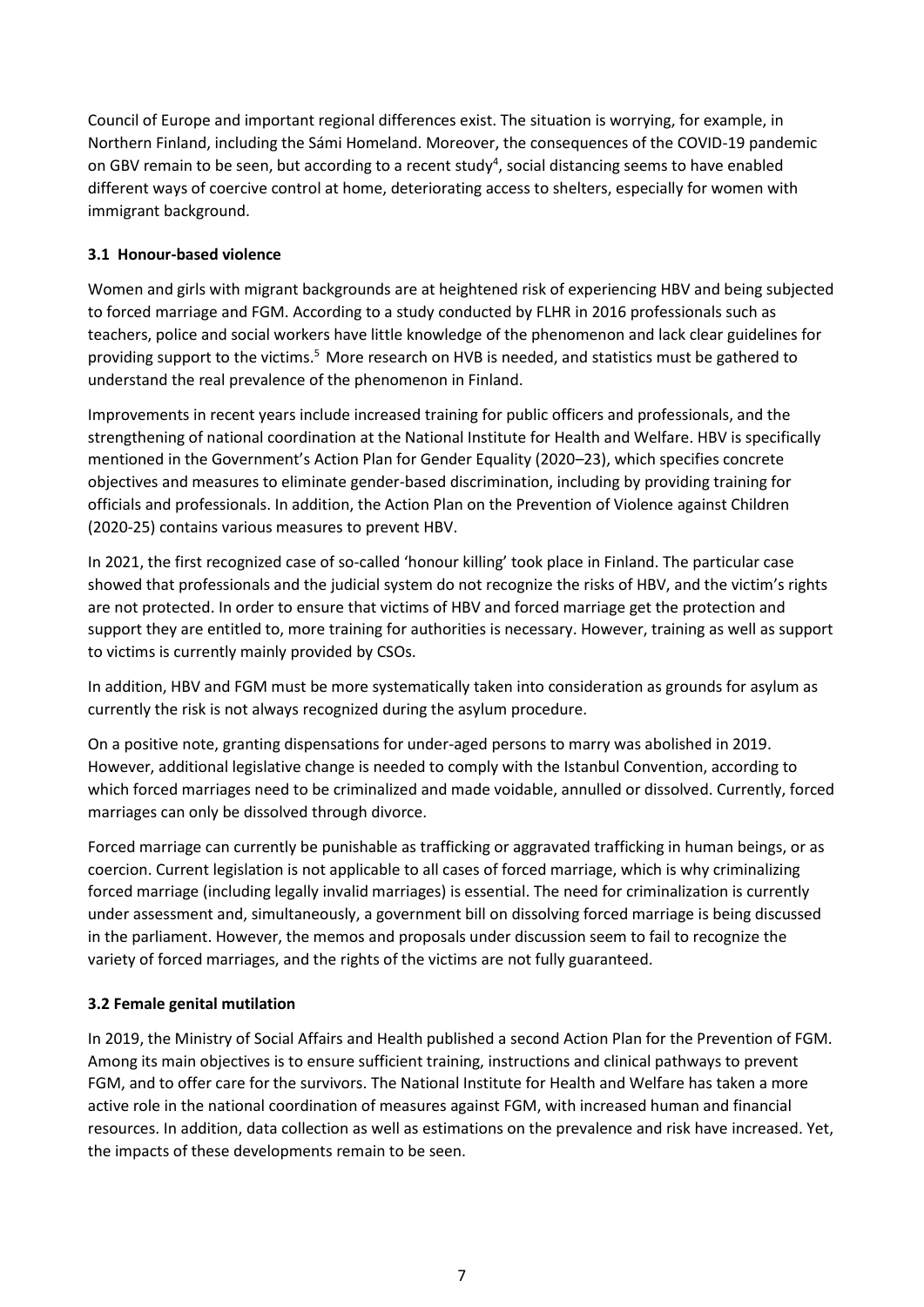Data collected by FLHR among women in communities with a relatively high risk of FGM, indicate that the professionals' duty to speak about FGM and to protect girls is not fulfilled: during pregnancy or after delivery, only 5 out of 67 women had been inquired about the risk of FGM to their child. Other shortcomings in national anti-FGM work include the lack of tailored support services for victims and the failure to sufficiently include men in the preventive discussions in e.g. day care centres.<sup>6</sup>

The process of a specific criminalization of FGM began in 2021. It is crucial that the process results in a new law that sufficiently protects girls from all forms of FGM.

### *Recommendations:*

- *Increase the number of shelter places and the geographic distribution of shelter to host survivors of GBV, HBV and FGM.*
- *Ensure systematic training of relevant authorities and professionals on FGM, HBV and other forms of GBV.*
- *Ensure that FGM and HBV are systematically taken into consideration as grounds for seeking and obtaining asylum.*
- *Ensure that tailored support services for victims of FGM and HBV are available.*
- *Criminalize forced marriage, including the legally invalid marriages*
- *Enable voiding, annulling or dissolving forced marriage without undue financial or administrative burden being placed on the victim.*
- *Implement the Action Plan for the Prevention of FGM fully and efficiently, and allocate sufficient resources to competent authorities to this end.*

## **4. ECONOMIC AND SOCIAL RIGHTS**

## **4.1. Right to social protection**

*Reg. Recommendations 100.87 Continue with its structural reforms in the social welfare and health care with a focus on protecting the rights of women, children and vulnerable groups (Pakistan); 100.151 (Egypt)*

The UN Committee on Economic, Social and Cultural Rights and the Council of Europe's European Committee on Social Rights, have repeatedly called on Finland to guarantee that social security provision is sufficient to ensure an adequate standard of living. The most recent governmental evaluation report on the sufficiency of basic social security (2019) found that the level of several benefits was too low to meet a reasonable minimum level of consumption for several groups<sup>7</sup>. Inadequate benefits, or obstacles in accessing them, have forced an increasing number of people to permanently supplement their income with social assistance, despite it being originally meant as a last-resort, supplementary benefit to be granted temporarily.

The number of people wholly reliant on basic social security has increased since 2010 by about 50,000.<sup>8</sup> In 2018, there were 243,000 such people, or 4.5% of Finnish residents. In 2019, 16% of the population was at risk of poverty or social exclusion. The share of households facing difficulties to cover everyday living costs increased from 6,8 %, in 2019, to 7,3 % in 2020<sup>9</sup>, reflecting the impact of Covid-2019 that exacerbated the vulnerability of low-income groups.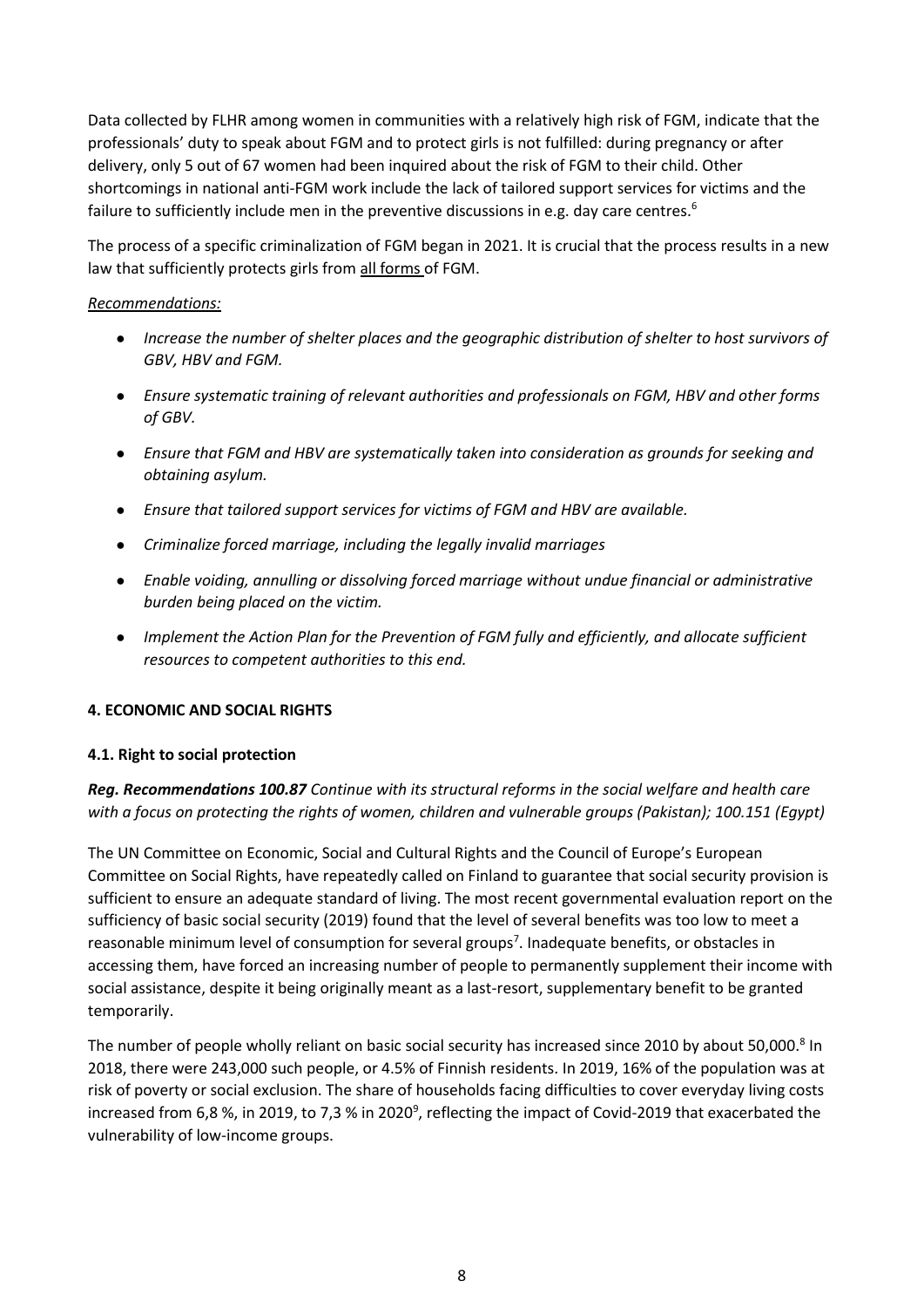The index cuts and freezes implemented during the previous governments were reversed in 2020, which was a step in the right direction. However, the increases were too low to significantly improve the standard of living for those most at risk: families with children; people experiencing illness, homeless and unemployed people; people with disabilities, and elderly persons. There is a lack of data and analysis of how the right to social security and the related right to an adequate standard of living are realized for groups that face discrimination, the indigenous Sámi people, LGBTI+ people, people with disabilities, Roma people and migrants and asylum-seekers. Data disaggregated by gender is also lacking. Furthermore, the cumulative impact of different benefits, as well as the way they combine with changes in laws and other policies, is not sufficiently examined.

The Government appointed a Parliamentary Committee to implement social security reform over two electoral terms (2020-2027). This provides a crucial opportunity to amend the structural problems preventing people from fully enjoying their social and economic rights. However, this requires a strong commitment from the state to developing the system in line with its human rights obligations.

### *Recommendations:*

- *Take immediate action to raise social security benefits to a level that is human rights compliant and ensures that social assistance is needed only in the short term and in exceptional situations. In the longer term, raise the level of basic social security towards a reasonable minimum<sup>10</sup> .*
- *Ensure that the ongoing Social Security reform is based on a thorough human rights impact assessment that gives particular emphasis to the situation of the groups at most risk of poverty, marginalization and discrimination, and provides for specific measures to mitigate it.*

### **4.2. Unequal access to social and health services**

*Reg. Recommendations 100.87 Continue with its structural reforms in the social welfare and health care with a focus on protecting the rights of women, children and vulnerable groups (Pakistan)* 

There is no legislation securing undocumented migrants' access to health care beyond emergency health services, to which their access is limited in practice due to service fees. Services of prenatal clinics and treatment of serious chronic illnesses are excluded from this, while some municipalities, like Helsinki, provide pregnancy check-ups.

At a more general level, primary healthcare services are not equally available and accessible throughout the country. Important regional differences exist in the availability of mental health services, and preventive care is insufficient. The situation of mental health care for children and youth is particularly alarming, and exacerbated by the Covid-19 pandemic.

The availability of residential care for the elderly is insufficient, and the access is limited due to high costs. Significant shortcomings in some privately-owned residential care homes have forced the authorities to close units. The passing of a law that sets a minimum of 0.7 employees per resident in intensified residential and long-term institutional care is a welcome advance. Yet, resources need to be directed to monitoring the quality of care and treatment, in addition to the numerical requirement.

#### *Recommendations:*

- *Amend legislation in order to secure necessary, cost-free healthcare services for all undocumented migrants.*
- *Reinforce universal and low-threshold basic-level mental health services, including preventative services for children and young people.*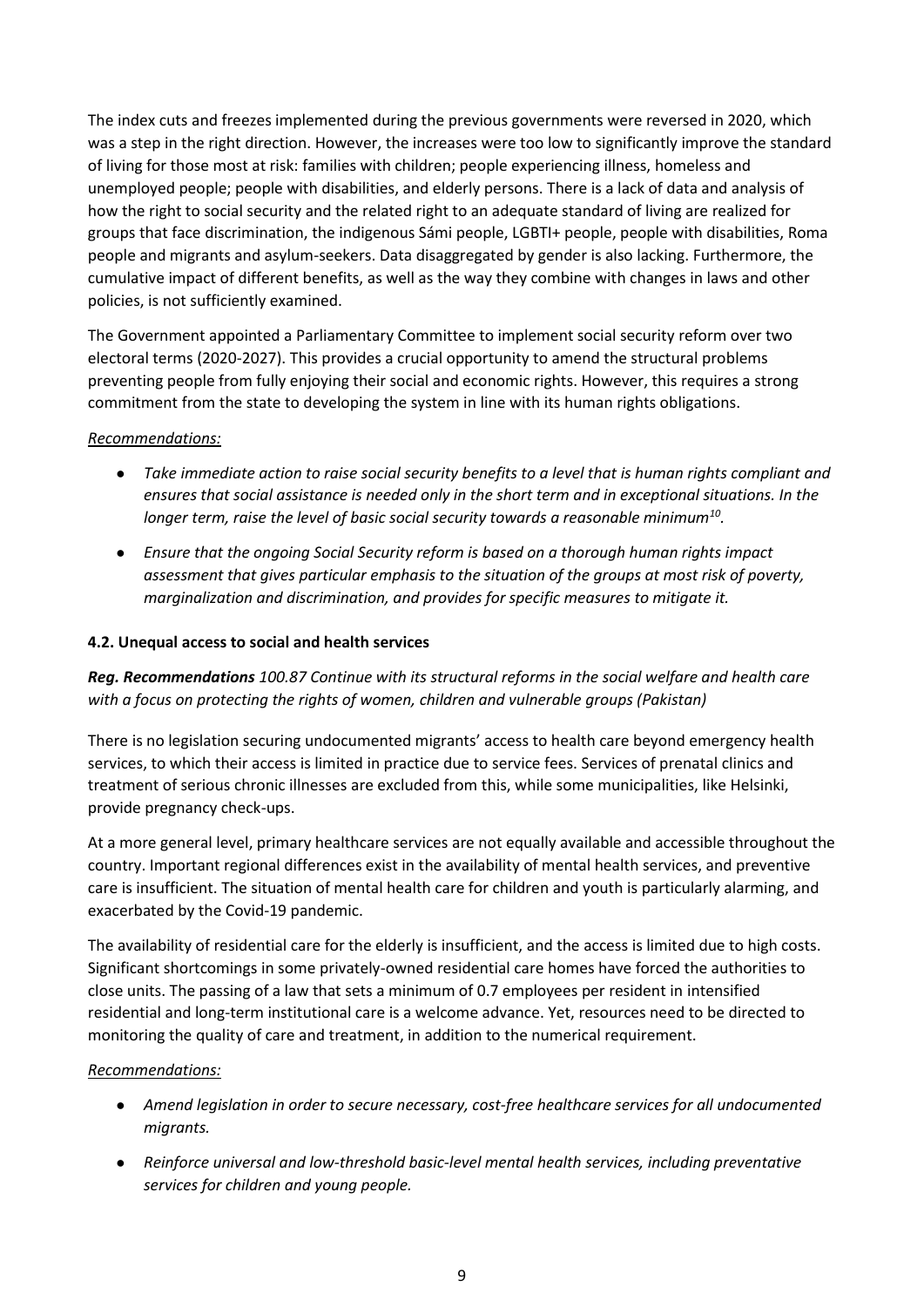● *Allocate sufficient resources to monitor the residential care of the elderly, in terms of both quality and quantity*.

## **4.3. Labour rights of persons with disabilities**

*Reg. Recommendation: 100.137 Continue efforts on the promotion of opportunities of productive and paid employment for people with disabilities (Colombia)* 

Among persons with intellectual disabilities, only 3 percent (400-500 out of 25,000)<sup>11</sup> participate in paid employment. In government policy, they tend to be seen as receivers of social benefits instead of potential labour market participants, and few municipalities offer supported employment and job coaching services which would enable entry to paid employment for people with disabilities.

Thousands of people with intellectual disabilities in Finland work in integrated sheltered employment, which is performed in municipality-run sheltered workplaces, or in regular workplaces. This type of work is not based on an employment contract and instead of a salary, the participants receive an incentive pay of on average €5 per day. They lack work-related legal entitlements such as annual and sick leave, pension and occupational health care.

# *Recommendation:*

● *Conduct a holistic reform of legislation and municipality practices concerning integrated sheltered work of people with disabilities, recognizing their rights as workers*

# **4.3 Violations of labour rights, discrimination and exploitation of migrant workers**

*Reg. recommendations 100.93 Take further measures to address discrimination against non-native Finnish citizens in the area of employment, particularly by reducing the wage gap between immigrants and native Finns (Serbia); 100.148 (Bangladesh); 100.150 (Philippines)*

Formally, the Finnish law treats national and foreign workers equally. However, insufficient attention is given to the vulnerable position of migrant workers, such as seasonal workers in agriculture, who are susceptible to exploitative practices due to their weak language skills and legal awareness, as well as fear of retaliation, loss of income or residence. Excessively low pay as well as withholding of wages by the employers are reported. According to the Southern Finland Regional State Administrative Agency (2017), employers frequently fail to comply with the salary provisions of the binding, sectoral collective bargaining agreements in the case of foreign workers.<sup>12</sup>

A particularly vulnerable group are the wild berry pickers, mainly from Thailand or Ukraine. Considered selfemployed or entrepreneurs, they are excluded from the protections of the labour law. While the new Act on the Legal Status of Foreigners Picking Natural Products (2021) prohibits, for instance, charging of recruitment fees and excessive costs for accommodation, it is unclear how the law will be enforced in practice. The law also fails to guarantee a minimum level of income that would prevent exploitative practices.

The new Action Plan against Trafficking in Human Beings (2021) defines important measures to tackle labour exploitation, including awareness raising among both public authorities and private businesses. However, the access of victims of labour exploitation to legal protection is limited because they are not always recognized as victims of human trafficking, to whom a specific assistance system is provided.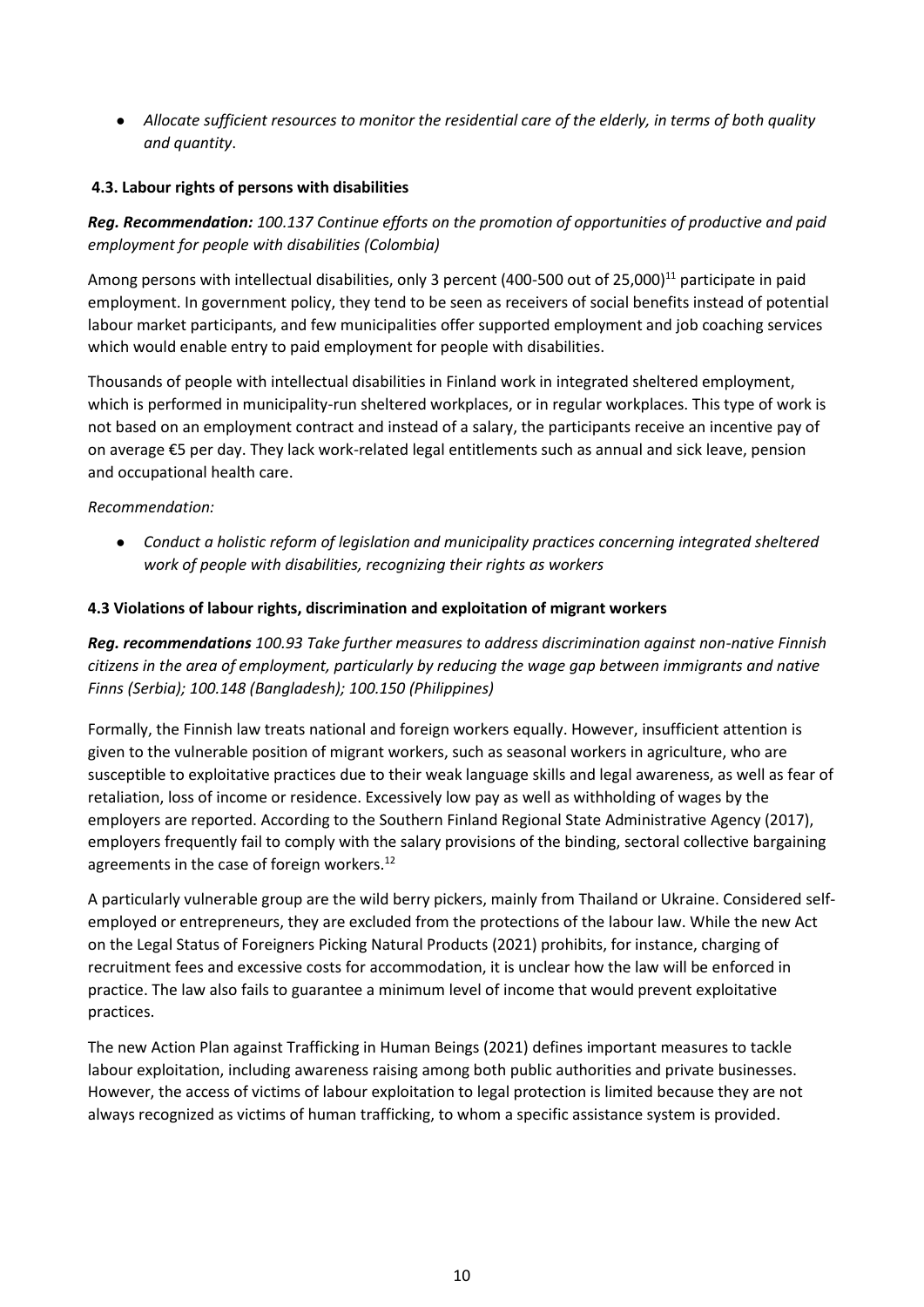### *Recommendations:*

- *Define labour exploitation as a key priority of labour inspection by the occupational health and safety authorities and increase resources in sectors with severe forms of labour exploitation, such as agriculture, including wild berry picking, to ensure the effective implementation of labour law and international standards.*
- *Criminalize excessively low pay or develop other effective means to sanction exploitative practices.*
- *Secure the employment rights of wild berry pickers and legally define their condition as an employment relationship.*
- *Make complaint mechanisms easily accessible for victims of labour exploitation, and broaden the coverage of the assistance system for victims of human trafficking to include extortionate work discrimination (usury).*

### **5. BUSINESS AND HUMAN RIGHTS**

*Reg. recommendation 100.74. Ensure that its policies, legislation, regulations and enforcement measures effectively serve to prevent and address the heightened risk of business involvement in abuses in conflict situations, which includes situations of foreign occupation (State of Palestine)*

In its programme (2019), the Government committed to developing binding legislation on corporate responsibility. Such a law would be a significant step towards the reinforcement of Finnish companies' human rights responsibilities. Studies commissioned by the Government show clear shortcomings in the human rights due diligence processes of Finnish companies.<sup>13</sup> The companies fail to systematically integrate this responsibility into their policies and core activities and publish relatively little information on the human rights impact of their activity.

#### *Recommendation:*

● *Pass and bring into force regulation on mandatory human rights and environmental due diligence, to prevent and address corporate abuse*

## **6. CLIMATE CHANGE AND HUMAN RIGHTS**

The Government is reforming the Climate Change Act to achieve carbon neutrality by 2035, and to be in line with the obligations of the Paris Agreement. The parliamentary process of the government proposal is ongoing. FLHR welcomes the proposed Sámi Climate Council and stronger inclusion of Sámi people's participatory rights concerning decision-making in the climate politics protected in the Aarhus Convention (AC).

The Government has informed that in the reform process, access to justice, especially the right to appeal will be treated separately later in 2022. In the light of the AC and the Constitution of Finland, access to justice and the right to appeal should be protected more broadly than previously by enabling appealing to individuals and NGO's on government decisions.

## *Recommendation:*

● *Ensure that the reformed Climate Change Act will include clear, effective and adequate access to justice by ensuring a broader chance to appeal and access to remedy to victims*.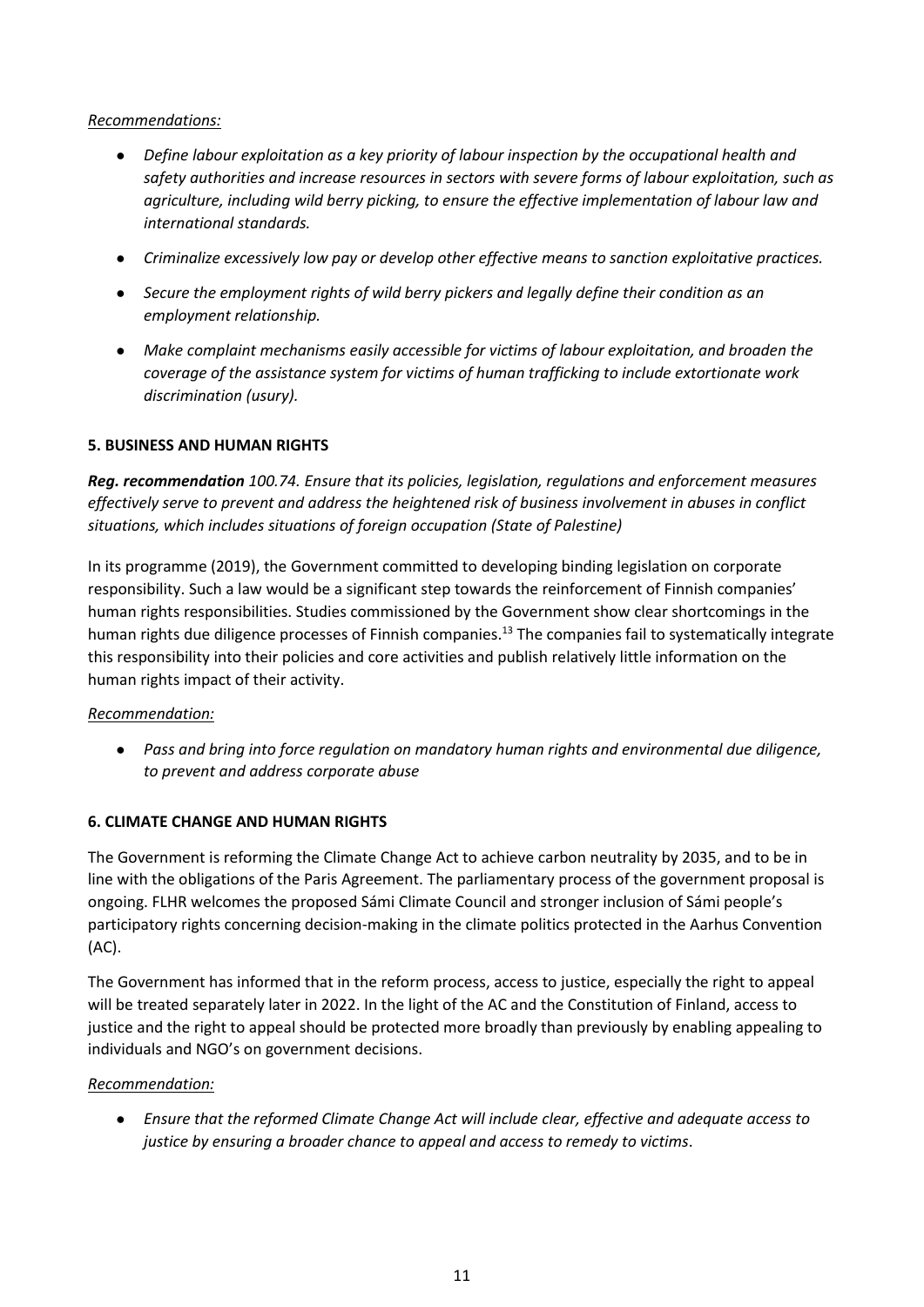### **7. SPORTS AND HUMAN RIGHTS**

The sports sector in Finland faces similar human rights issues as the rest of the society. While some studies have been published on issues such as sexual and gender-based harassment, gender equality and discrimination of certain minorities, there is a lack of systematic data on the respect of human rights within the sports sector. For instance, more focus should be put on researching racism or the fulfilment of the rights of the child in sports.

We recognize the efforts of the Ministry of Education and Culture to promote equality and nondiscrimination in the sports sector, i.e. through requesting an equality and non-discrimination plan as a condition for government funding. However, monitoring and reporting is needed on the implementation of the Non-discrimination Act and the Act on Equality between Men and Women as well as on broader human rights issues. To better fulfil access to justice in cases of discrimination or crime in sports, we encourage the Government, in cooperation with sports organisations, to clarify the relation between the public justice system and sport organisations' own disciplinary systems.

#### *Recommendations:*

- *Provide more research and data on human rights issues such as the fulfilment of the rights of the child, racism and rights of various minorities in the sports sector.*
- *Increase the national authorities' monitoring and reporting on the fulfilment of human rights in the field of sport, with a view to addressing any shortcomings. Clarify the relation between the public justice system and sport organisations' disciplinary systems so as to ensure access to remedies in case of human rights violations within the sports system.*

#### *March 2022*

#### **Submitting organisations:**

**FIDH -** FIDH is an international human rights NGO federating 192 organizations from 117 countries. Since 1922, FIDH has been defending all civil, political, economic, social and cultural rights as set out in the Universal Declaration for Human Rights. FIDH's headquarters are in Paris and the organization has offices in Abidjan, Bamako, Brussels, Conakry, Geneva, The Hague, New-York, Pretoria and Tunis. For FIDH, transforming societies relies on the work of local actors. Therefore, FIDH's activities aim to reinforce their capacities and their influence. It acts at national, regional and international levels in support of its member and partner organisations to address human rights abuse and consolidate democratic processes. Its primary beneficiaries are national human rights organisations who are members of FIDH, and through them, the victims of human rights violations.

**FLHR** - The Finnish League for Human Rights (FLHR) is a religiously and politically independent human rights organisation. Our principal objective is to monitor the human rights situation in Finland. The FLHR was founded in 1979 and pursues the work of the League for Human Rights, established in 1935. It is FIDH's member organisation in Finland.